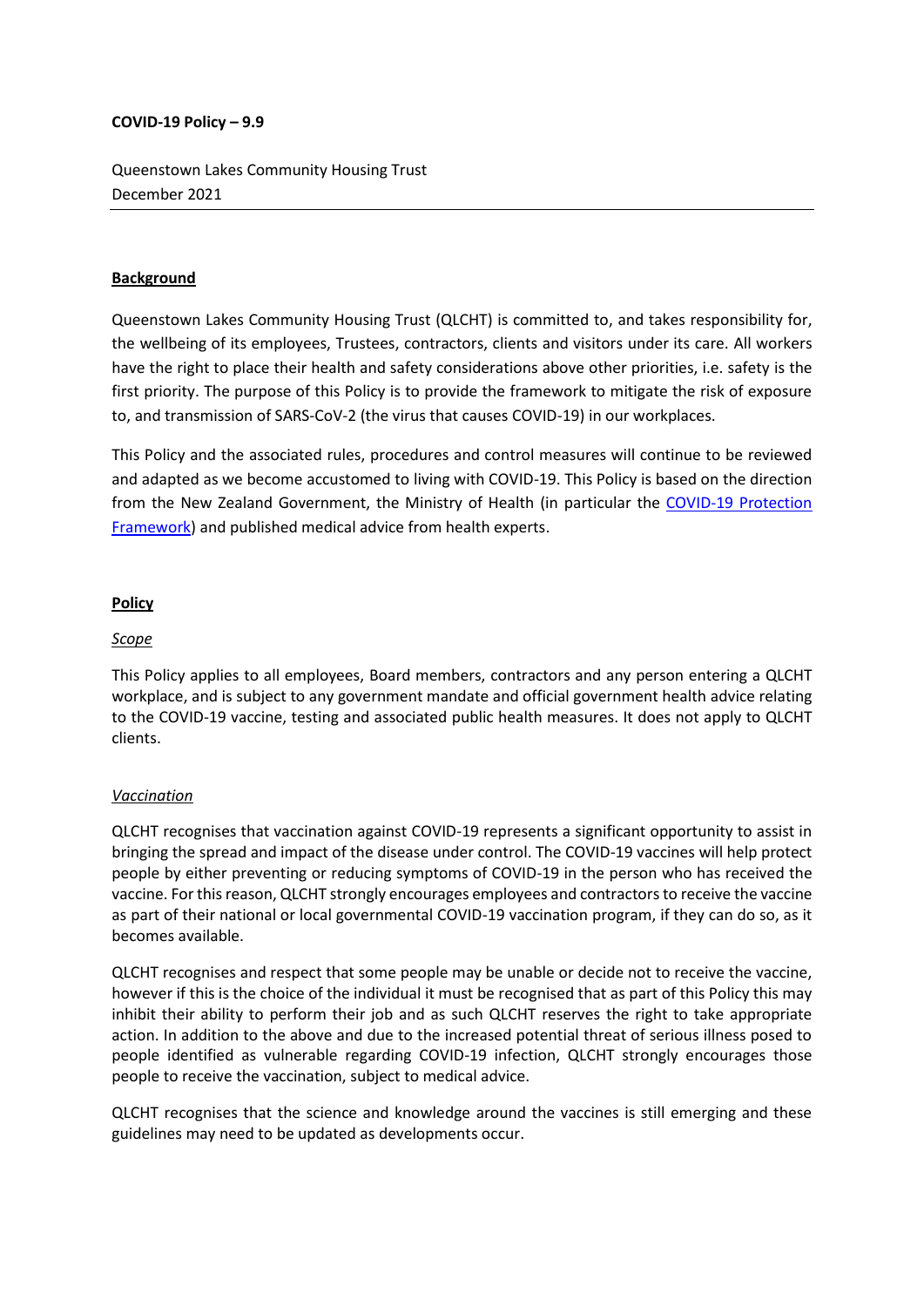### *Requirement to be vaccinated*

There are four scenarios in which a current employee or contractor will be required to be fully vaccinated\* to perform a role within QLCHT:

- 1. Where vaccination is mandated by legislation (e.g., a government public health order);
- 2. Where a client or third party (e.g. project manager or land owner) determines vaccination is required to permit access to any project site, building or facility for work purposes;
- 3. Where QLCHT determines vaccination is necessary after carrying out a risk assessment;
- 4. All new employees, Board members or contractors are required to be fully vaccinated to perform a role within QLCHT. This requirement is effective immediately.

\* Fully vaccinated means receiving the recommended dosage and number of doses of COVID-19 vaccines as determined and approved by the New Zealand Medicines and Medical Devices Safety Authority (MedSafe) and shall include 'booster' doses.

## *Working in QLCHT offices*

The New Zealand Government's vaccination assessment tool consists of four factors as laid out below.

| <b>Factor</b>                                                                                   | <b>Lower Risk</b> | <b>Higher Risk</b> |
|-------------------------------------------------------------------------------------------------|-------------------|--------------------|
| Does the worker work in an indoor space that is less than 100m2?                                | No.               | Yes                |
| Is it unreasonable for the worker to maintain 1 metre physical<br>distancing from other people? | No                | Yes                |
| Is the worker in close proximity to any other person for more than<br>15 minutes?               | No                | Yes                |
| Does the worker provide services to people who are vulnerable to<br><b>COVID-19?</b>            | No                | Yes                |

An organisation must be able to answer 'yes' to at least three factors before it would be reasonable to require vaccination for workers who carry out that work. **QLCHT answers yes to all four factors and therefore considers it reasonable that only fully vaccinated employees will be permitted to work in QLCHT offices.**

### *QLCHT meetings*

QLCHT Board meetings are considered workplaces, and therefore all Board members and any visitors attending these meetings in person must be fully vaccinated. If not, they reserve the right to meet via video/audio means.

### *Visiting QLCHT properties*

All QLCHT employees, Board members, contractors and associates who visit QLCHT homes on official QLCHT business, must wear face masks during their visits and ask the household to do the same.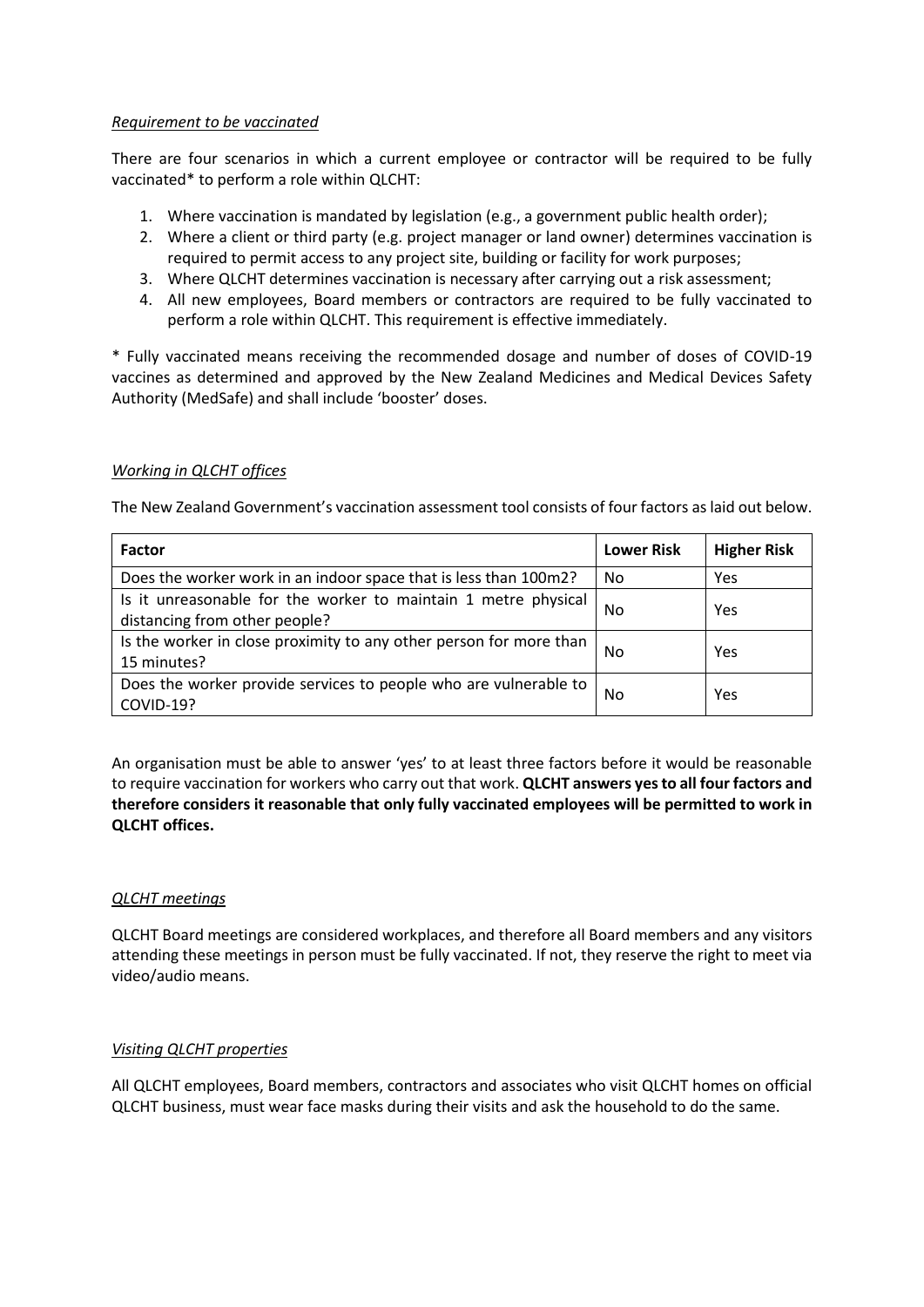### *Exemptions*

Where an Employee is not able to be vaccinated with an approved COVID-19 Vaccine due to a medical contraindication, they should contact their manager and provide evidence of their circumstances.

Fully vaccinated employees who are immunocompromised or 'at risk' due to their health status are encouraged to discuss their situation with their manager to ensure that their health and wellbeing is protected as far as is reasonably practicable. There will be a bespoke approach for each 'at risk' employee to ensure effective risk mitigation, which may extend to working remotely where feasible,

## *Non compliance*

Employees must comply with the requirements under this Policy to be fully vaccinated with an approved COVID-19 Vaccine. Employees who do not comply with the requirements of the Policy (except those granted an exemption) will be considered to have not complied with a lawful and reasonable direction. They may be subject to disciplinary action, which, in the circumstances, is likely to be termination of their employment. Given the purpose and scope of the Policy, there will be very limited (if any) circumstances in which exemptions will be granted. Employees who are unable to be vaccinated due to a temporary or permanent medical contraindication to vaccination; or are seeking an exemption from the requirement under the Policy to fully vaccinate with an approved COVID-19 vaccine on other grounds (medical or non-medical grounds), are required to inform their Manager and provide reasons in writing and evidence of their circumstances.

Employees will be required to submit this information via the process in place at the relevant time, which will be notified to employees. Requests for exemption will be assessed on a case-by-case basis, including having regard to the nature and requirements of the employee's role, including whether there is likely to be interaction with people with vulnerabilities in connection with their employment; the risks of exposure (for the Employee and others) to COVID-19; and the overall purpose and scope of the Policy.

The assessment will be based on the employee's current role and may need to be assessed again if the employee changes roles within QLCHT. As vaccination against COVID-19 (and evidence of vaccination) is a current requirement of all roles within QLCHT, redeployment opportunities will be very limited and will only be possible where there is an existing vacancy.

If, following this assessment, the employee is provided an approved exemption from the requirement to vaccinate against COVID-19 under this Policy, the employee will be required to comply with any additional controls communicated to them as part of the exemption or thereafter (e.g. regular testing and other non- pharmacological methods such as mask wearing, physical distancing, and restriction of movement).

### *Employer responsibilities*

QLCHT will remain informed of vaccine science and developments through established and reputable sources. Managers are responsible for:

- 1. Ensuring employees are aware of the requirement to be fully vaccinated with an approved COVID-19 Vaccine and provide evidence of vaccination under the Policy;
- 2. Ensuring job advertisements and recruitment processes set out the requirement to be fully vaccinated with an approved COVID-19 Vaccine and provide evidence of vaccination under the Policy;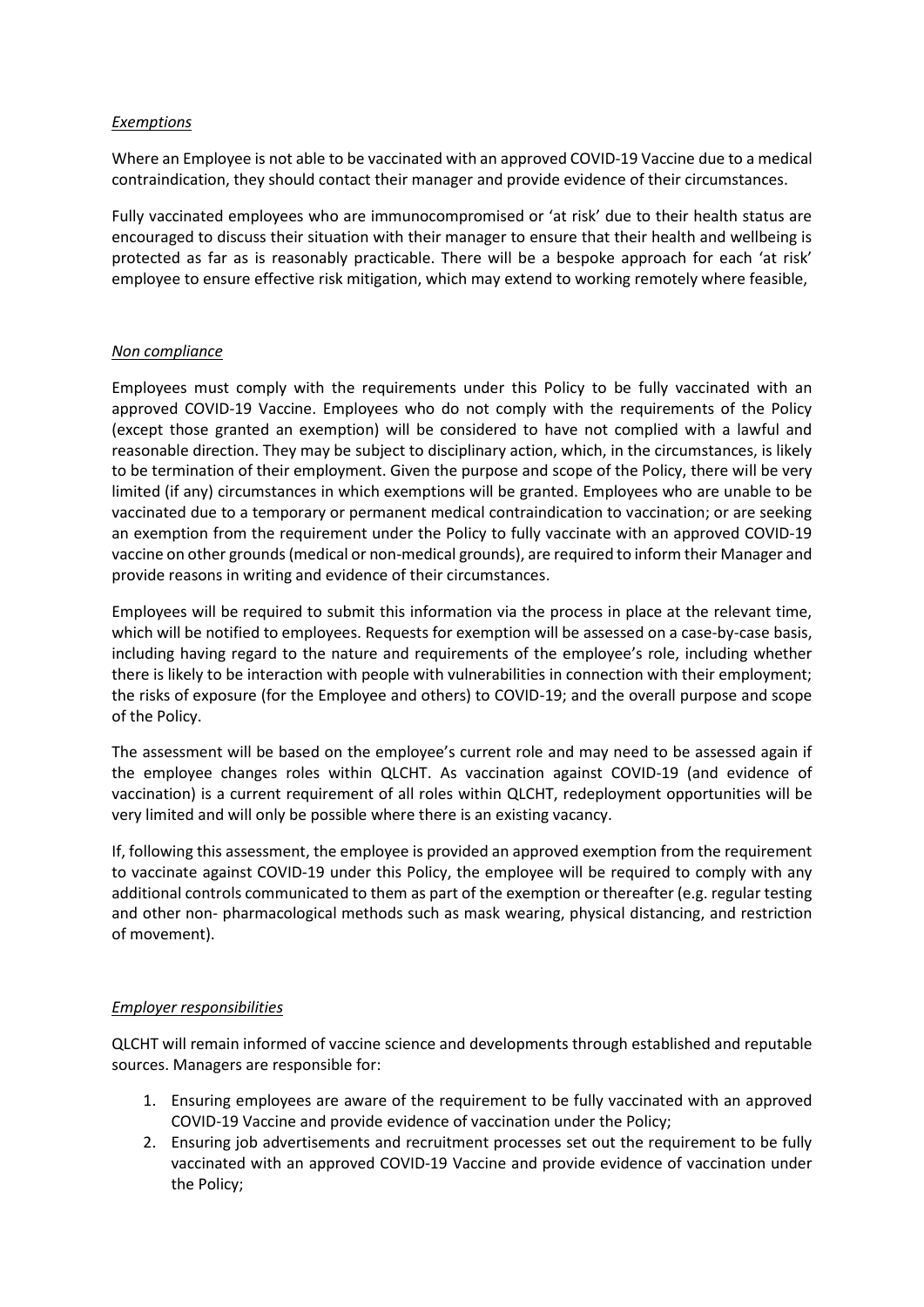- 3. Managing requests for leave associated with COVID-19 vaccination;
- 4. Consulting internally in any of the following instances:
	- a. An employee notifies them that they have a medical contraindication to Vaccination and wish to seek an exemption from complying with the Policy,
	- b. An employee notifies them that they wish to seek an exemption from complying with the Policy on other grounds,
	- c. An employee refuses to fully vaccinate with an approved COVID-19 Vaccine and/or provide evidence of vaccination under the Policy.
- 5. The handling of any information associated with people's health or wellbeing sensitively and in accordance with QLCHT's Privacy Policy.

## *Employee responsibilities*

Employees are responsible for:

- 1. Being fully vaccinated with an approved COVID-19 Vaccine and providing evidence of vaccination on or before the compliance date;
- 2. Notifying their manager if they wish to seek an exemption from complying with the Policy and notifying their manager if they are otherwise unwilling or unable to comply with the Policy.

All new employees of QLCHT must be fully vaccinated with an approved COVID-19 vaccine and provide evidence of vaccination before they commence employment. Should an applicant for new employment indicate that they wish to seek an exemption from the requirement under the Policy to fully vaccinate with an approved COVID-19 vaccine on medical or other grounds, they will need to provide evidence of their circumstances upon request. New employees must undertake vaccination against COVID-19, and any required screening and/or medical assessments, at their own expense.

# *Client / third party requirements*

QLCHT will comply with client / third party requests for QLCHT employees and contractors to be fully vaccinated, whether this is because of government mandate or the client's / third party's own decision. Where necessary, QLCHT will discuss the request with the client / third party to understand the limitations being placed on our people.

QLCHT will endeavour to provide aggregated information on vaccination status to clients / third parties by confirming that QLCHT people are fully vaccinated, rather than by providing a list of names or any other details, unless required to do so. QLCHT will ensure that QLCHT's Privacy protocols are in place when officially responding to such requests. No individual's vaccination status will be released without that individual's permission.

QLCHT employees and contractors may be required to show proof of vaccination status when entering client/third party premises/sites using My Vaccine Passes. QLCHT encourages employees and contractors to obtain their My Vaccine Pass and carry it with them whilst at work.